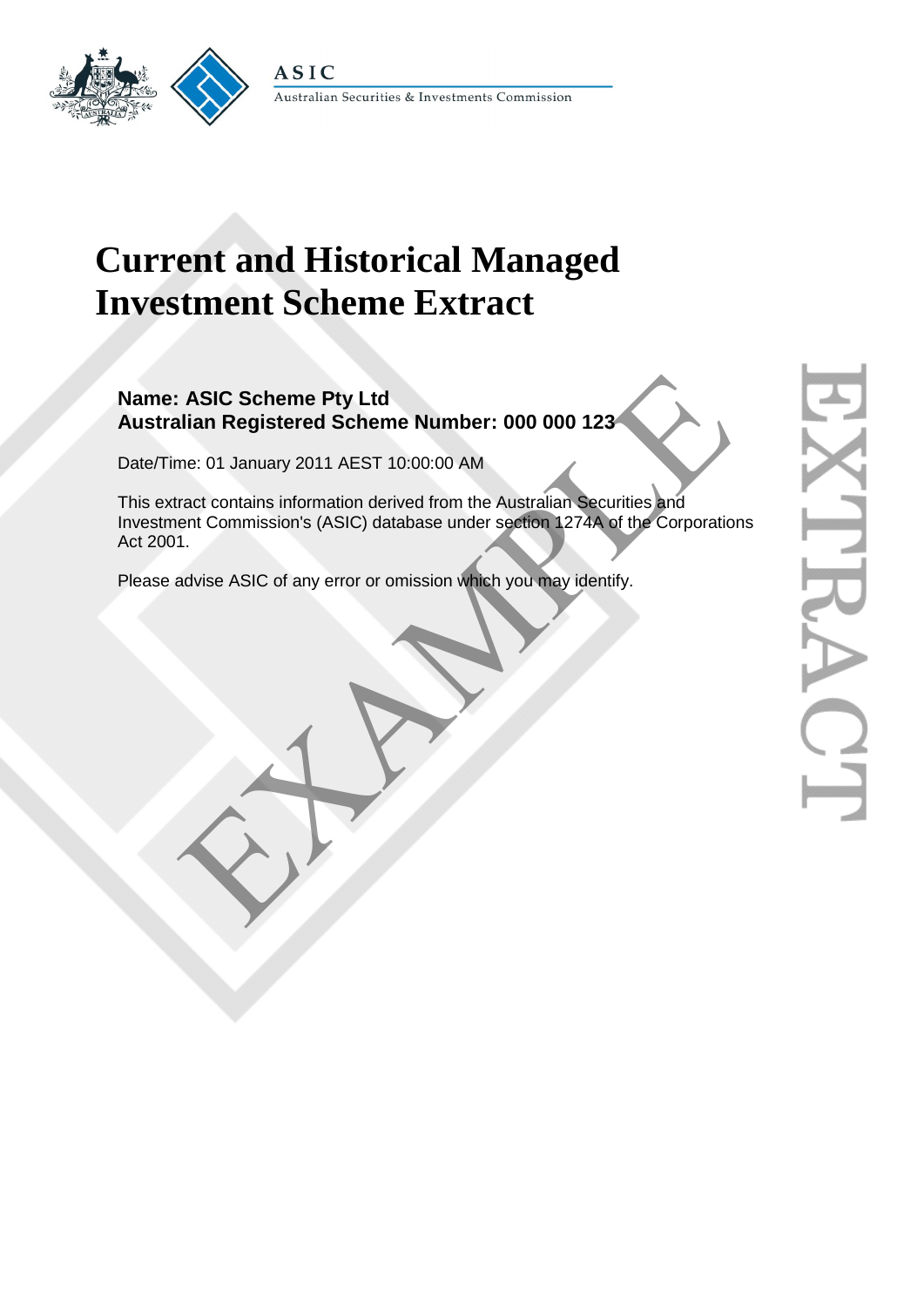| <b>Organisation Details</b>                                                                       |                                                                                                                                | <b>Document Number</b> |
|---------------------------------------------------------------------------------------------------|--------------------------------------------------------------------------------------------------------------------------------|------------------------|
| <b>Current Organisation Details</b>                                                               |                                                                                                                                |                        |
| Name:<br>ARSN:<br>Registration date:<br>Next review date:<br>Name start date:<br>Status:<br>Type: | <b>ASIC Scheme Pty Ltd</b><br>000 000 123<br>01/01/2011<br>01/01/2011<br>01/01/2011<br>Registered<br>Managed Investment Scheme | 000 000 123            |
|                                                                                                   | Previous Organisation Details from 01/01/2011 to 01/01/2011                                                                    |                        |
| Name:<br>Name start date:<br>Status:<br>Type:                                                     | ASIC Scheme Pty Ltd<br>01/01/2011<br>Registered<br>Managed Investment Scheme                                                   | 000 000 123            |
| <b>Responsible Entity</b>                                                                         |                                                                                                                                |                        |
| Organisation number:<br>Name:<br>Start date:<br>Registered address:                               | 000 000 123<br><b>ASIC Company Limited</b><br>01/01/2011<br>123 New Street<br>Melbourne VIC 3000                               | 000 000 123            |
| <b>Previous Responsible Entity</b>                                                                |                                                                                                                                |                        |
| Organisation number:<br>Name:<br>Start date:<br>End date:<br>Registered address:                  | 000 000 123<br><b>ASIC Company Limited</b><br>01/01/2011<br>01/01/2011<br>123 New Street<br>Melbourne VIC 3000                 | 000 000 123            |
| <b>Compliance Plan Auditor</b>                                                                    |                                                                                                                                |                        |
| Name:<br>Start date:<br>Registered address:                                                       | John Citizen<br>01/01/2011<br>123 New Street<br>Melbourne VIC 3000                                                             | 000 000 123            |
| <b>Previous Compliance Plan Auditor</b>                                                           |                                                                                                                                |                        |
| Name:<br>Start date:<br>End date:<br>Registered address:                                          | Jane Citizen<br>01/01/2011<br>01/01/2011<br>123 New Street<br>Melbourne VIC 3000                                               | 000 000 123            |
| <b>Scheme Auditor</b>                                                                             |                                                                                                                                |                        |
| Organisation No:<br>Name:<br>Start date:<br>Registered address:                                   | 000 000 123<br><b>ASIC Company Pty Ltd</b><br>01/01/2011<br>123 New Street<br>Melbourne VIC 3000                               | 000 000 123            |